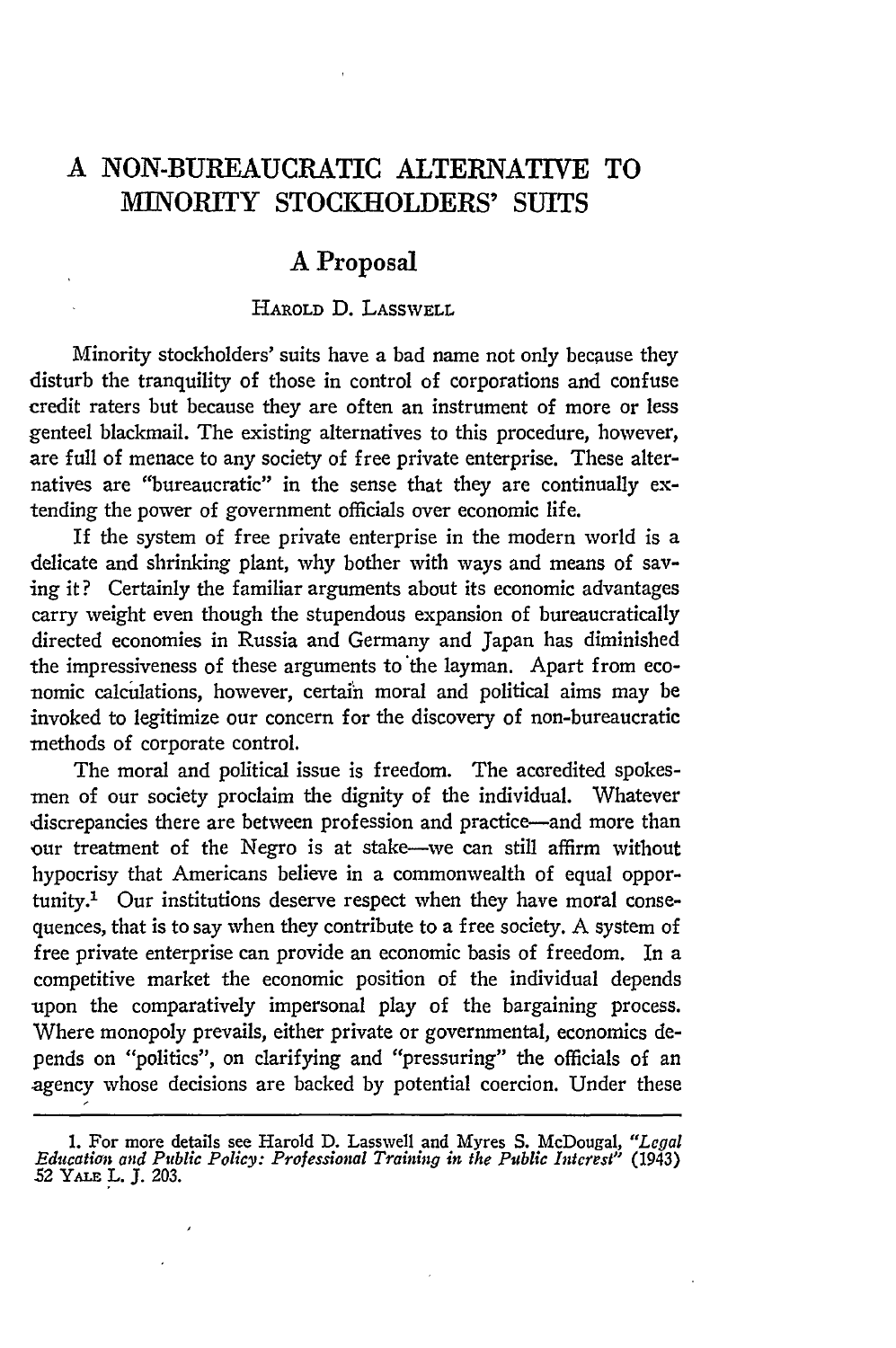conditions men grow "diplomatic" in dealing with their superiors; they cultivate compliance, not outspokenness.<sup>2</sup>

In developing suitable methods of corporate control we have the following principles in mind:

- **1.** Strengthen the self-regulating tendencies of the market.
- 2. Adapt existing procedures to the problem as far as possible in preference to the introduction of novelties.
- 3. Apply scientific and prudential rules of organization.

The great self-regulator of the market is rationally calculated selfinterest. The practical failure of free competition is often connected with the failure of those who participate in the market to discern and pursue their short- and long-term interest. If we can find non-bureaucratic ways of improving the rationality of judgment of more parties to the bargaining process, we will be taking steps toward the solution of our problem.

As an adaptation of existing procedures to the problem of control, the minority stockholders' suit has something to be said in its favor. It does proceed within the accepted framework of the market: business is supposed to be done for the benefit of the investors.

In a sense, too, the minority stockholders' suit can be justified in terms of certain scientific and prudential principles. The stockholders' suit demands information about what is going on in the name of the stockholders and this is fully in accord with the principle that if rational judgments are to be made about self-interest there must be access to relevant facts.

The suit, however, is limited **by** the circumstance that it is an *ex*traordinary measure. **By** invoking the machinery of litigation it brings in the government as an ally not only in the quest for facts but under circumstances that point toward liability, with all the threats implied. Such proceedings should not be set in motion lightly or without preliminary access to, and evaluation of, facts on the part of the parties internal to the corporation. Up to the present our methods of internal corporate control have not developed to the point of providing parties to the enterprise with easy access to needed facts pertinent to the discovery of self-interest and the criticism of policy. In connection with this problem, the general principle of democratic government is in point, namely,

<sup>2.</sup> Freedom is best served by a balanced, not a regimented, social structure; not "one big boss" but many bargainers maintain liberty. For a well grounded **ex-** position of these social relationships see GAETANO MOSCA, THE RULING **CLASS** (1939), notably Chapter **5** on Juridical Defense.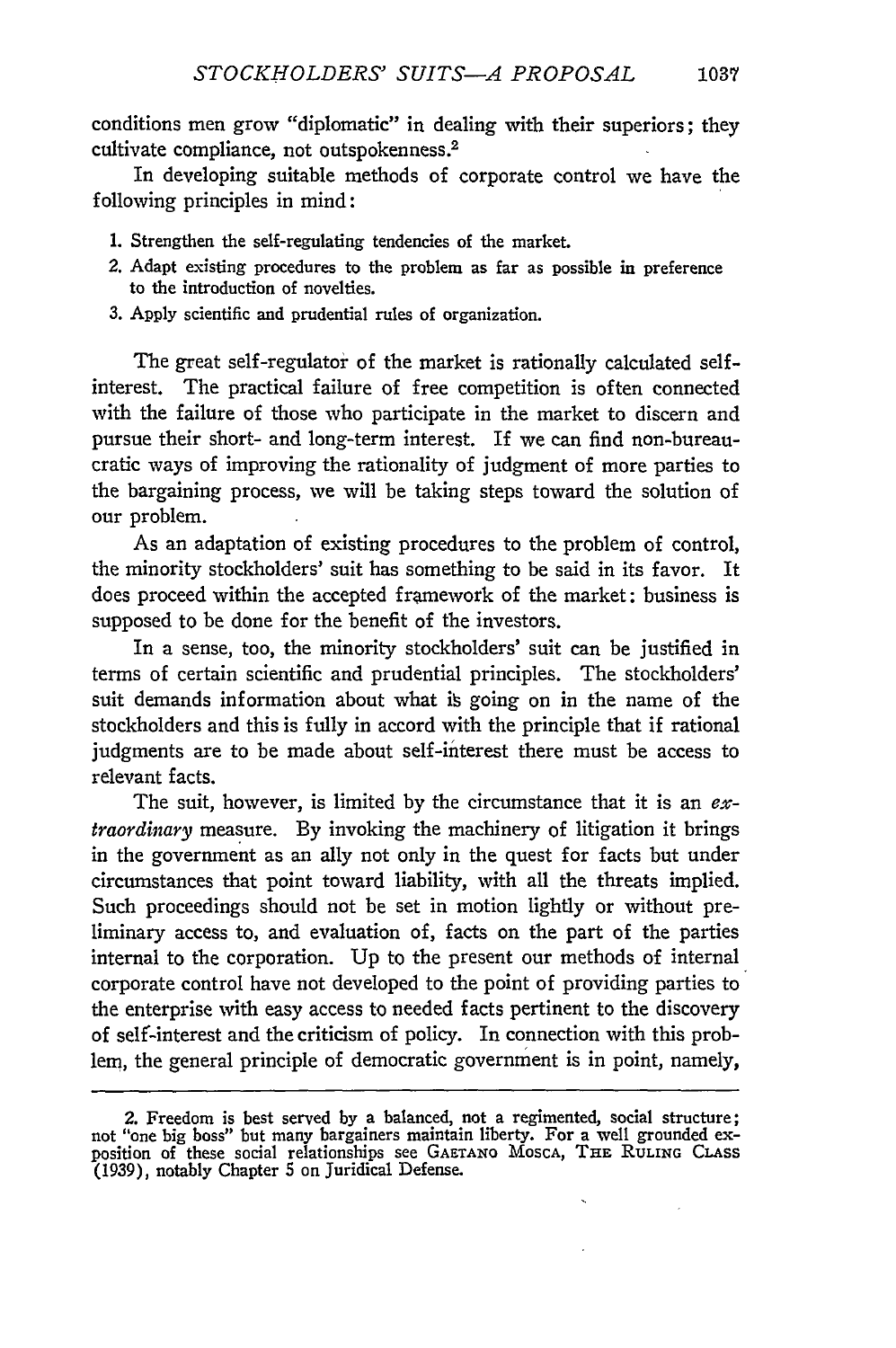the need of an "opposition."3 **By** this is meant a group sufficiently well informed to criticize the officeholders of the corporation, hence compelling a balanced discussion of corporate policy. Existing limitations apply not only to the stockholders at large but to many members of boards who are often too dependent for facts upon information supplied **by** the executives and managers of the corporation, or upon the dubious rumors of the "grapevine."

In the absence of a well informed opposition to counterbalance the officeholders, the control of a corporation tends to gravitate into fewer and fewer hands. The ruling faction may represent one specific interest or combination, perhaps of ownership, bondholding, commercial financing, perhaps of executives or managers.<sup>4</sup> The oligarchical tendencies exhibited in the inner processes of corporate control conform to the general tendencies of large-scale organizations; only a general opposition can counteract them.<sup>5</sup>

Ever since the study **by A.** A. Berle, Jr. and Gardner Means, it has been conventional to consider concentration tendencies within corporations as an instance of a supposed separation between ownership and control.6 Yet the facts now available suggest a different interpretation, at least at the present stage of development. The immediate change is a divorce between *total* ownership and *minority* ownership control. The ruling faction continues to be an ownership faction, often a family group, that hires and fires executives and managers, some of whom are gradually absorbed, often **by** marriage, into the ruling group. <sup>7</sup>

General awareness of the concentration of policy-making inside corporations had led to a dangerous state of affairs for the future of private enterprise. More and more ownership interests grow inactive, tacitly resigning their potential power to the active ownership-management minority. But this is not the end of the matter. Our economic system is subject to recurring crises in which it is put on the defensive, and many of the passive ownership interests, despairing of any effective part in shaping internal corporate policy, acquiesce in measures that expand the role of government. The passivity of the stockholders at large, con-

<sup>3.</sup> See "The Function of the Opposition," in W. IVoR JENNINGS, CABINET Gov-**ERNMENT** (1936) 384-388. "In fact, opposition and government are carried on alike **by** agreement. The minority agrees that the majority must govern, and the majority agrees that the minority should criticize" **(p.** 385). 4. **By** the nature of the facts it is difficult to arrive at a true picture of the

ruling factions at any given time. For indications see certain monographs of the Temporary National Economic Committee, notably Nos. *11,* 21, 29, *30, 39, 43.* **5.** For a classical exposition refer to **ROBERTO** MICHELS, POLITICAL PARTIES

<sup>(1915).&</sup>lt;br>
6. THE MODERN CORPORATION AND PRIVATE PROPERTY (1932).<br>
7. See especially Monograph No. 29 of the TNEC, "The Distribution of Own-<br>
ership in the 200 Largest Non-financial Corporations."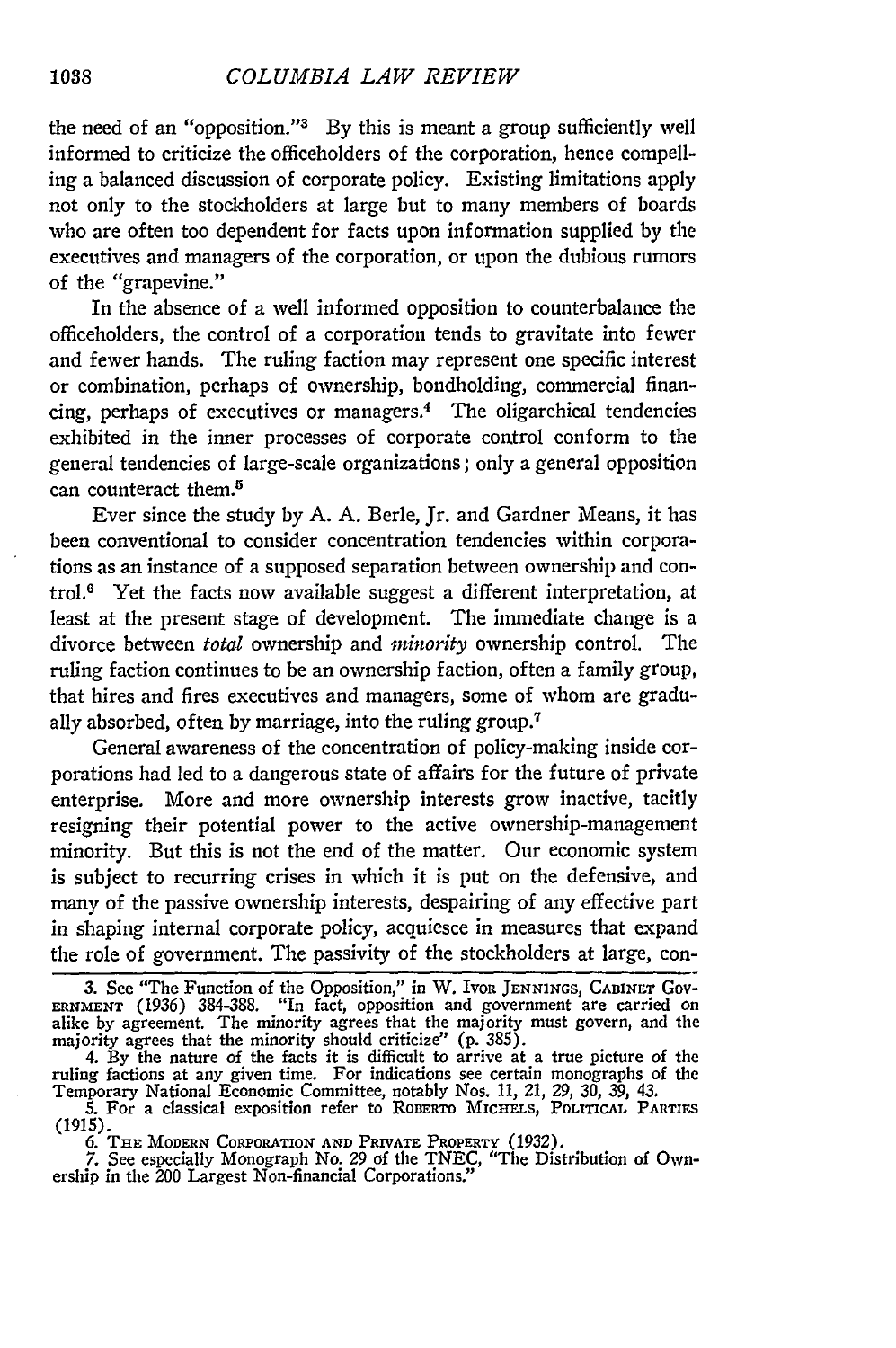venient as it may be to the ruling minority, devitalizes the free enterprise system as a whole and prepares the way for passive resignation to the bureaucratic state.

If more ownership interests are to be transformed from the passive to the active mood, a stream of reliable facts must be at hand. For this purpose the following suggestion is advanced: Establish a stockholders' reporting service. Organize it on a non-profit professional fee basis. Put it in charge of a board of men of nationally recognized integrity. Develop a staff whose level of competence is that of such top-flight research institutions as the National Bureau of Economic Research. Finance the staff not only from fees from professional reports, but from funds publicly granted by private foundations and public-spirited individuals. One share of stock may be assigned to the institution by all corporations with enough confidence in themselves and concern for the future security of the system of free enterprise to endorse the basic idea.<sup>8</sup>

In evaluating this proposal it is necessary to weigh it on the scale of relevant past experience and analysis. As usual, though, it is not easy to find comparable situations, or situations, if comparable, that have been adequately investigated. One question is whether the existence of the agency might defeat its counter-monopoly purpose by increasing the cost of capital to new and small enterprises. The reply is difficult in view of our limited knowledge of the financing of such enterprises.<sup>9</sup> There is some indication that most of the risk financing is done by a small group of relatives and friends who would not be directly affected by the existence of the new reporting service. They should benefit indirectly in the degree to which the effect on large corporations of the new procedure is to distribute funds more widely to stockholders, in this way diminishing the practice of syphoning funds to the minority faction and its friends.

Who can be expected to use a stockholders' reporting service, once set up? May not the passivity of general ownership interests already be so great that no one will avail himself of the proffered facilities? On this point there is one encouraging sign. Interested groups are learning to use the mechanism of the modern corporation as a means of policy information. I refer to the direct or indirect purchase of stock chiefly for information purposes by customers, suppliers, competitors, labor unions,

<sup>8.</sup> When corporations do not cooperate, individual assignments of the share may be received. In possession of the stock, the potential threat of a stockholders' suit is present. Before that extremity, of course, it may be wise to denounce managements that undertake to bar access to significant information.

<sup>9.</sup> New facts will be available as the financial 'research program of the National Bureau of Economic Research is executed.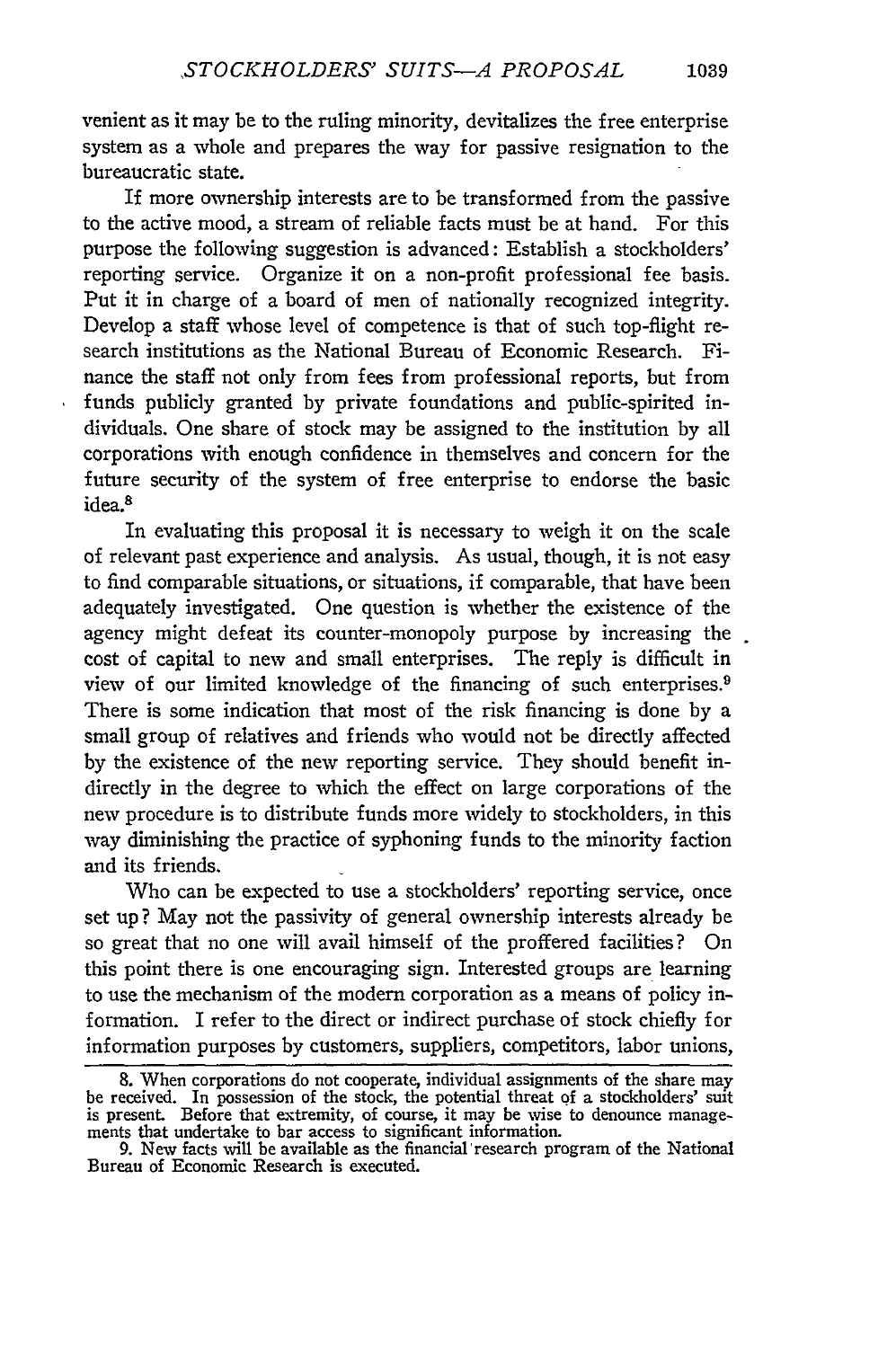### *COLUMBIA LAW REVIEW*

and other organized groups directly implicated in the far-flung network of interest that links a vast corporation with its social environment. These procedures are so new that they continue to operate somewhat beyond the spotlight of publicity. But the pressure for information is genuine and unceasing, even though round-about and little-avowed. What is proposed here is nothing more than a step toward regularizing the semi-regular methods by which the fact-getting function is now performed. One possible advantage of bringing these relations out into the open is that the emerging control mechanisms of our corporate life will be instrumented by men of conspicuous integrity and specialized professional skill in the analysis of basic information. This is a special case of the application of the policy of disclosure to the technical task of control.

## **A Reply**

#### **ARTHUR** H. DEAN

-As a proposed substitute for minority stockholders' suits, Professor - Lasswell suggests a non-bureaucratic alternative to minority stockholders' suits. In brief, the suggestion is that a stockholder reporting service be established on a non-profit professional fee basis. The service will be put in charge of a board of men of nationally known integrity who would develop a staff with a high level of competence, financed not only from fees from private reports but from funds granted by private foundations and public spirited individuals.

Professor Lasswell asks, "If the system of free private enterprise in the modern world is a delicate and shrinking plant, why bother with ways and means of saving it ?", the implication being, it is assumed, that if directors are not strong enough to withstand the harassment of minority stockholders' suits, the system of private enterprise itself should be changed, because "the stupendous expansion of bureaucratically directed economies in Russia and Germany and Japan has diminished the impressiveness of these arguments to the layman."

It is not the purpose of this short comment to indulge in a defense of the system of private enterprise as developed in this country, inasmuch as Germany is daily receiving the answer, it is hoped that Japan will receive it soon in greater measure and Stalin himself is reported as toasting the productive efforts of American enterprise, without which the war could not be won.

**1040**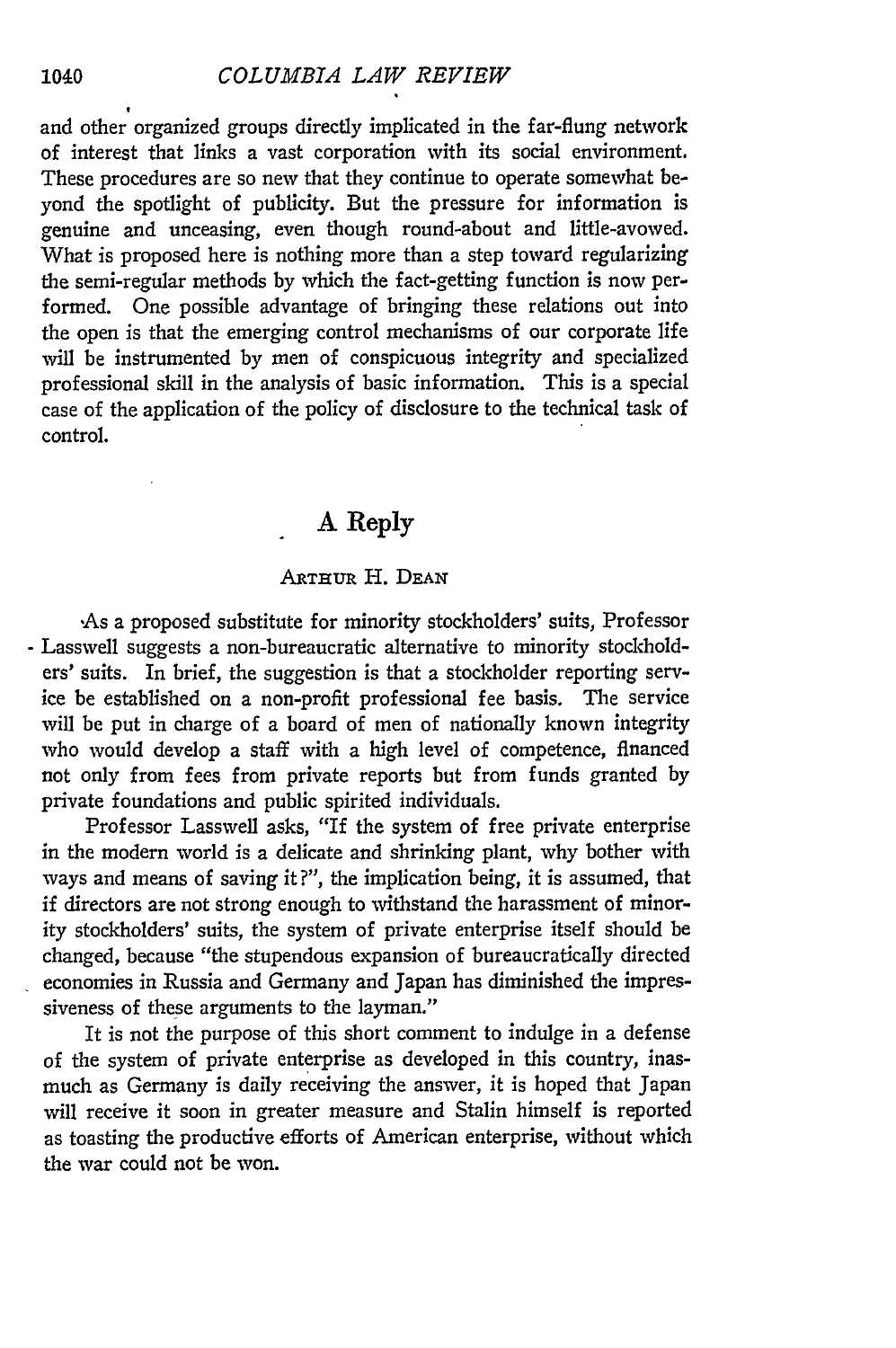While minority stockholders' suits have been known to the law for some time, in their present virulent form they are a by-product of the depression and of the high fees awarded by courts to the successful practitioners in this field. The formula is simple: after the lapse of a certain length of time, so that a number of the participants in the transaction are dead or unavailable as witnesses, and the memories of men are dimmed by subsequent events, a stockholder who has just bought a few shares of stock seeks out a lawyer (in many instances the lawyer seeks out the stockholder) and proceeds to bring suit against one or more directors or executives of the corporation. The allegation may be that the directors or executives have taken unto themselves an enterprise, feeble and uncertain at first, but grown lusty with the years, which should more properly have been undertaken by the corporation itself. Or it is alleged that mistakes of judgment have been made or errors of computation have occurred in connection with salaries, bonuses or incentive plans. Sometimes, but not always, it is intimated by friends of the "Johnny come lately" 'stockholder that unpleasant publicity may be avoided and harassing litigation circumvented if a settlement is made with the plaintiff or his counsel. If settlement is made on this basis, generally speaking the money does not reach the coffers of the corporation. If a complaint should be filed, long and inconvenient examinations of the officers and directors before trial may result; the time and attention of executive officers who are defendants may be diverted from creative thought on the current affairs of the corporation, to the detriment of the stockholders, and the allegations of the complaint including unsupported allegations of fraud (inserted solely in an attempt to circumvent the running of the Statute of Limitations) must be mentioned in current proxy literature to the confusion of the stockholders.

Now difectors and executives of corporations represent a crosssection of human nature. While it is believed that the vast majority of directors and executive officers are conscientious in the performance of their duties, it is always possible that they could have been mistaken in their judgment as to what was a "corporate opportunity". In some instances it is possible they were faithless to their trust or avaricious to the detriment of the stockholders. But in the case of actions attacking transactions which have taken place years ago, it is almost impossible to reconstruct the events and to view them in the light of the morality of the market place or business practices or knowledge of processes current at the time the transaction took place, or to provide the court today with a pair of spectacles which will restore the proper perspective.

1041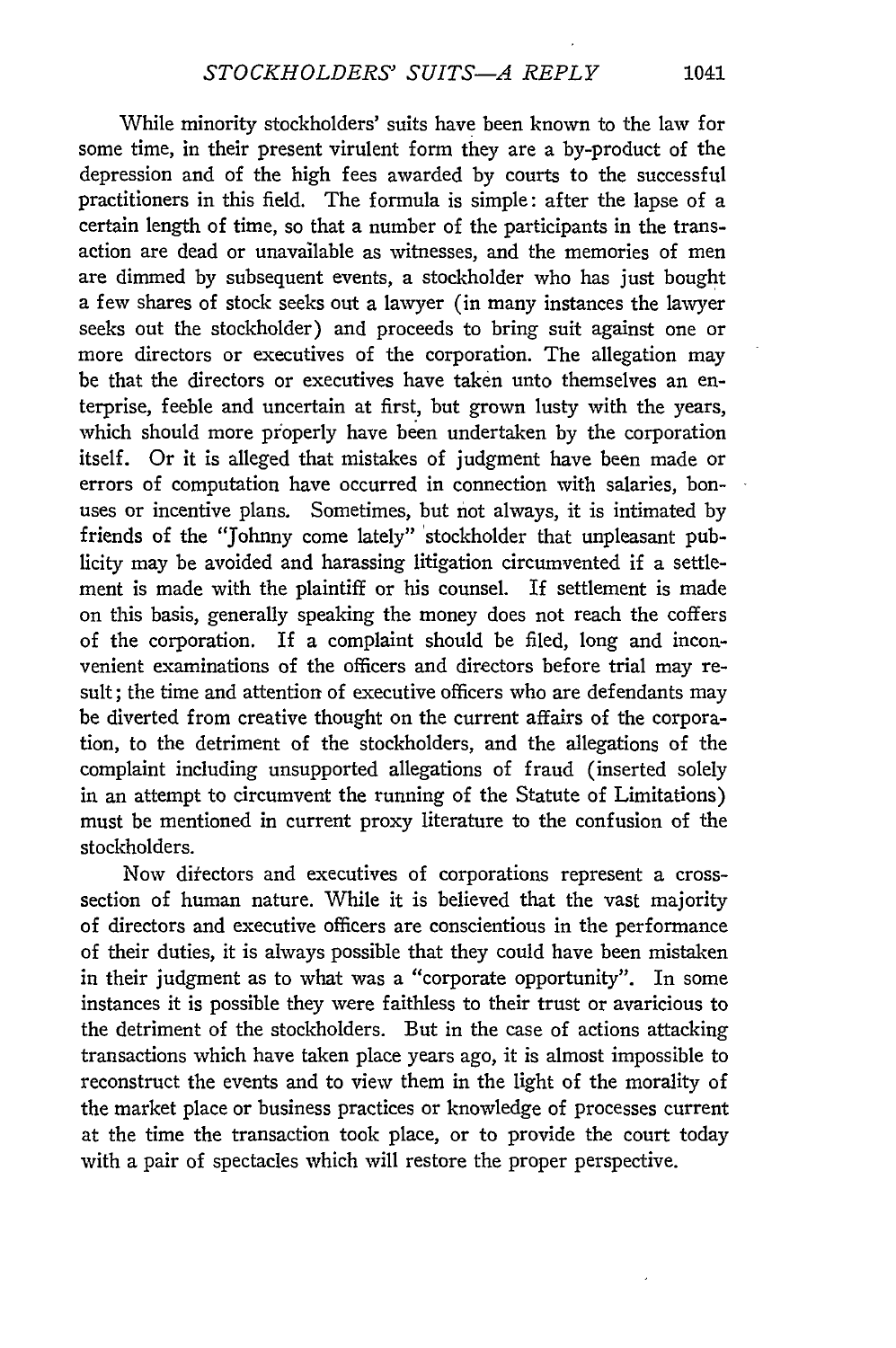Many remedies have been proposed for the harassing nature of the unwarranted minority stockholders' suit. Not because "free private enterprise in the modern world is a delicate and shrinking plant". Far from it. But because questions which are fundamentally matters of judgment, to be decided by independent directors and the majority of disinterested stockholders, are placed under the investigatory control of a relatively new and small stockholder to whom the welfare of the corporation is far less important than the possibility of a huge fee to be obtained by his lawyer. Even Secretary Ickes complains that he has found himself hampered in administering his Department by the running fire of Congressional investigatory committees, demands for the production of records and key employees and the consumption of time by investigations which might more profitably be devoted to constructive work. And Ickes is no "delicate and shrinking plant".

 $\epsilon$ 

Yet few would deny to the Congress the power of investigation. And most students of the present phenomenon of minority stockholders' suits hesitate to deprive the stockholder of a weapon by which real breaches of trust or chicanery in corporate office may be discovered and punished. One jurist before whom many of such cases have been tried, while recognizing the harassing nature of such suits to executives currently engaged in attempting to make money for their stockholders, has likened them to the gulls in the harbor and believes that they have a certain therapeutic value in keeping corporate directors and executives on the straight and narrow path.

In the years gone by, directors were supposed to bring to the management of corporate affairs ripe and mature business judgment, broad business contacts, and a shrewd and penetrating power of analysis which would be helpful to executives whose perspective might be limited by a single corporate horizon. The increasing duties and liabilities placed upon directors and the flood of minority stockholders' suits have made it increasingly difficult to obtain the services of such directors, particularly of men of means. And after all, if directors have little or no means, or are corporate officers dependent on their salaries, then the most dire civil penalties will be of no avail to the body of stockholders who may have been mulcted.

Consequently, viewing the loss of such directors as detrimental to society, various persons have suggested curbing, limiting or "outlawing" the minority stockholders' suit without at the same time protecting fraud. Professor Lasswell suggests an additional semi-public fact finding agency.

Since the '20s the amount of information available to stockholders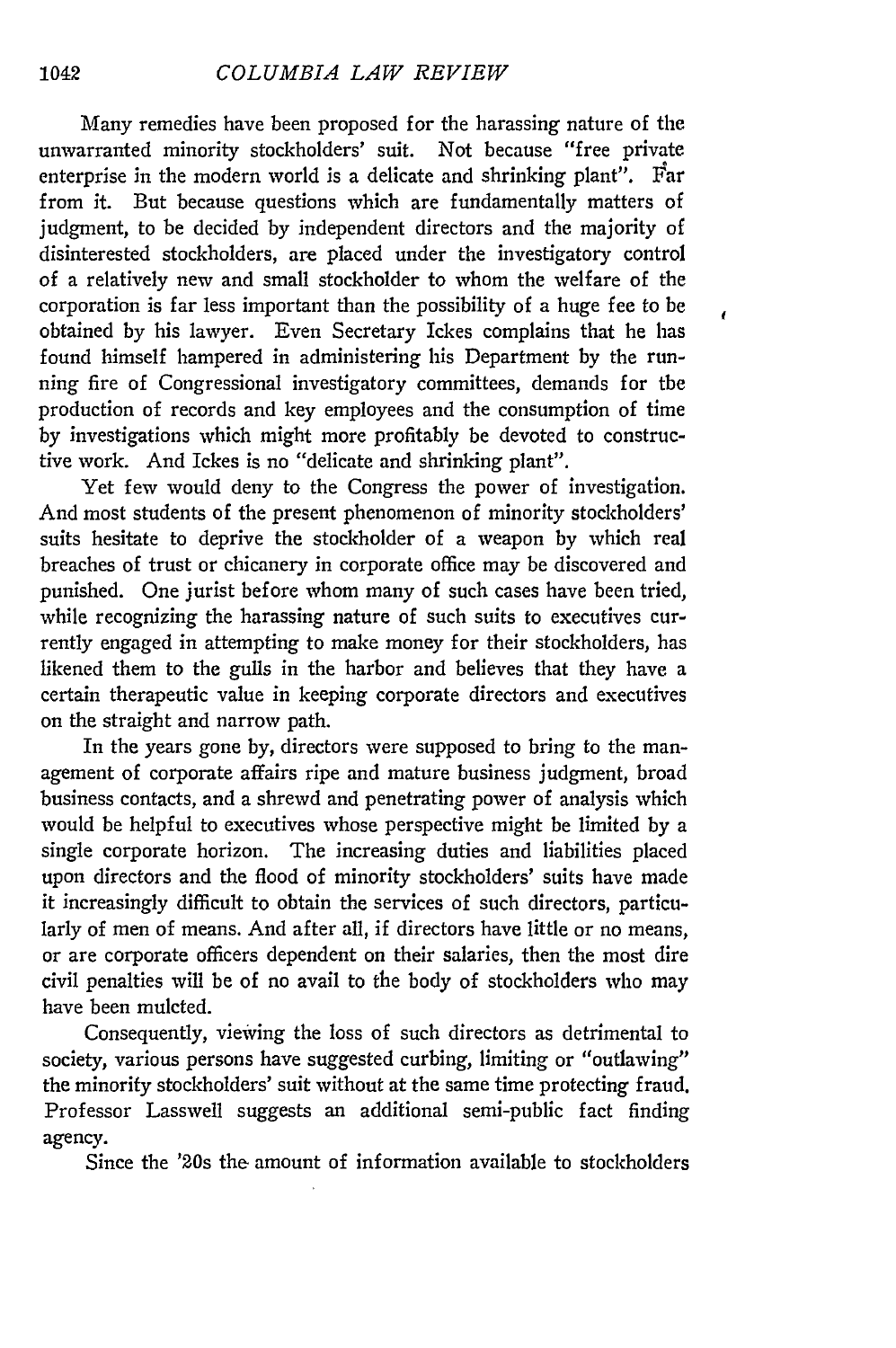in this country has been greatly increased until today there is probably no country in the world where as much information is available to the general stockholder. Contrary to the general impression, corporate accounting and corporate reporting is much more advanced in this country than in England.

The Transportation Act of **1920,** Securities Act of 1933, the Securities Exchange Act of 1934, the Public Utility Act of 1935, the Corporate Reorganization Act of 1938, the Trust Indenture Act of 1939, the Investment Companies Act of 1940, the Federal Communications Act, the Civil Aeronautics Act and the myriad rules and regulations issued by the various governmental departments and agencies administering these and other acts have greatly added to the information available to the government and to the stockholder. Professor Lasswell recognizes this when he states:

"Interested groups are learning to use the mechanism of the modern corporation as a means of policy information. I refer to the direct or indirect purchase of stock *chiefly for information purposes* (italics supplied) **by** customers, suppliers, competitors, labor unions, and other organized groups directly implicated in the farflung network of interest that links a vast corporation with its social environment. These procedures are so new that they continue to operate somewhat beyond the spotlight of publicity. But the pressure for information is genuine and unceasing, even though round-about and little-avowed."

At the same time Professor Lasswell states:

"Existing limitations apply not only to the stockholders at large but to many members of boards who are often too dependent for facts upon information supplied by the executives and managers of the corporation, or upon the dubious rumors of the 'grapevine'."

If we are to meet the great challenge of our postwar world, our corporate executives must not only be dynamic and creative, they must be free to devote the major portion of their time to planning and production. The time spent by executives in assembling information in examinations before trial, in actual testimony in open court and in the actual preparation for such appearances is negligible compared to the time subtracted from their creative moments by worry about the allegations in minority stockholders' suits.

Let us suppose a minority stockholders' suit were threatened, and the officers and directors involved were willing to let the proposed "stockholders' reporting service" have access to their correspondence, memoranda, books of account and testimony, further that the staff of the reporting service were of high competence and integrity and would not supply the information obtained to minority stockholders' lawyers (as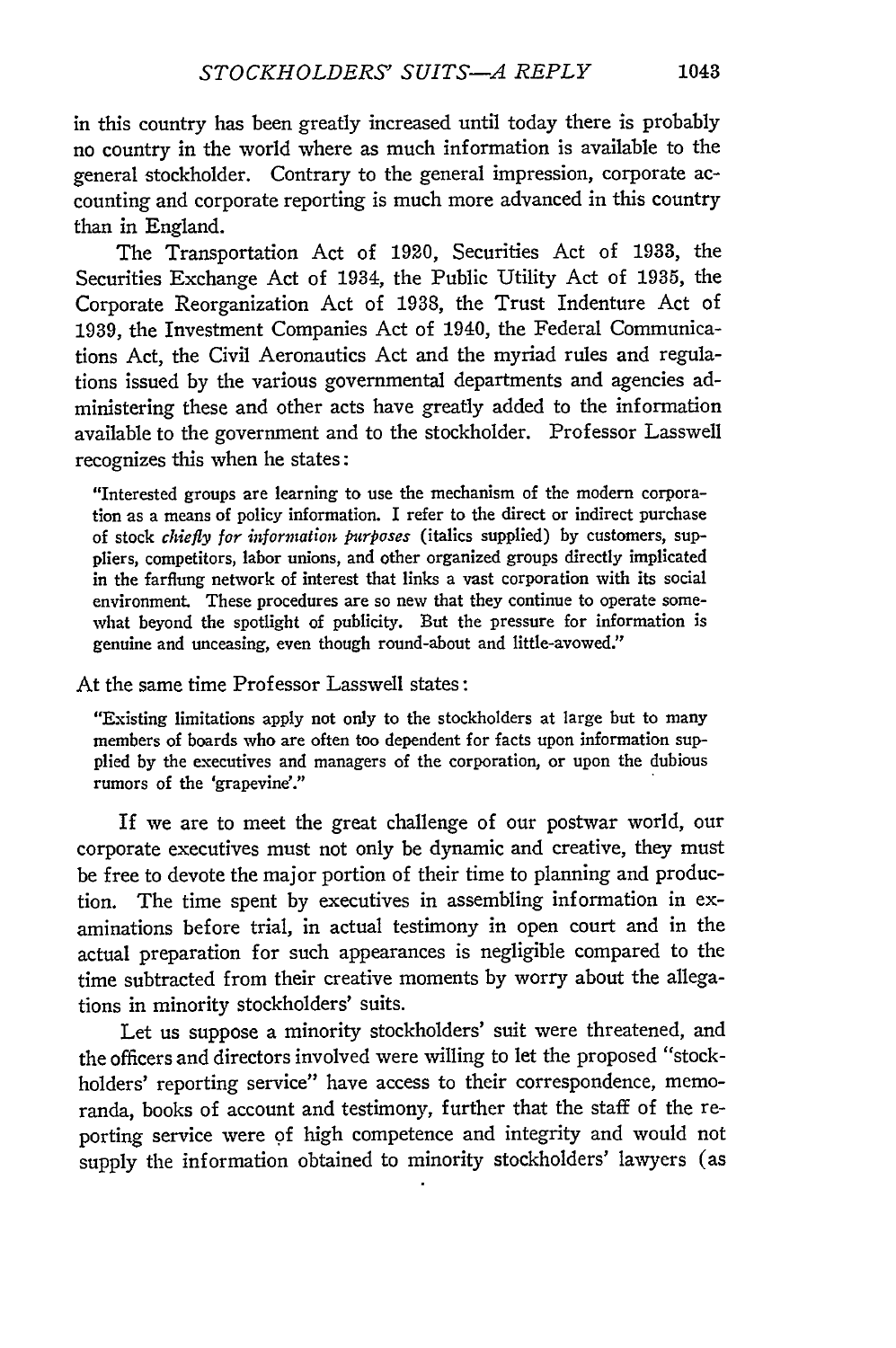has occurred in certain investigations). The report would not necessarily be binding on the corporation, its stockholders or a court. Minority stockholders could still use material in the report detrimental to the management and disregard the constructive findings of fact. The report would not be res *adjudicata* with respect to such actions, it could not be used in defense of suits brought in other jurisdictions, and it might not be admissible in evidence. In one instance with which the writer is familiar, the independent directors attempted to have all of the relative facts submitted to a distinguished former Supreme Court Justice for their guidance, but such report did not protect the management from minority attack.<sup>1</sup>

Even where a majority of stockholders has full knowledge-indeed, a fairly large percentage of the stockholders may have full cognizance of the alleged dereliction of the management and be fully satisfied not to have an action brought—there is at present no means whereby the matter can be submitted to the stockholders with full and complete revelation of the facts and final, binding action taken. So far, suggestions made as to pre-trial procedure, pre-examination of the facts, etc., seem merely to substitute an additional procedure for that already in vogue. While Section 23(b) of the 'Federal Rules of Civil Procedure (which requires a stockholder bringing a minority action in the Federal courts to prove that he was a stockholder at the time the alleged dereliction occurred) may in theory work an injustice, as a practical matter in the majority of cases it does not. And this is true even though the origin of the rule may have been procedural rather than substantive. Other suggestions have been made for limiting the amount of stock which a stockholder must own before an action may be brought or requiring the approval of a governmental agency which would make a pre-trial examination of the facts as a condition precedent to the filing of the complaint.

It is not the purpose of this brief comment to examine such other suggested remedies, other than to say briefly that many of the remedies so far proposed have been worse than the disease. The volume of such litigation on the whole seems to have subsided and the body of precedents which the-courts are building up may serve both as a deterrent to additional stockholders wishing to try their luck at this bonanza and to corporate officers and directors who may be tempted to forget their duties. Much remains to be done in connection with clarifying the exact relationship and duties of directors and executives in large organizations, in agreeing upon the proper relationship between directors and manage-

**<sup>-1.</sup>** Piccard v. Sperry, **36** Fed. Supp. **1006 (S. D. N.** Y. 1941).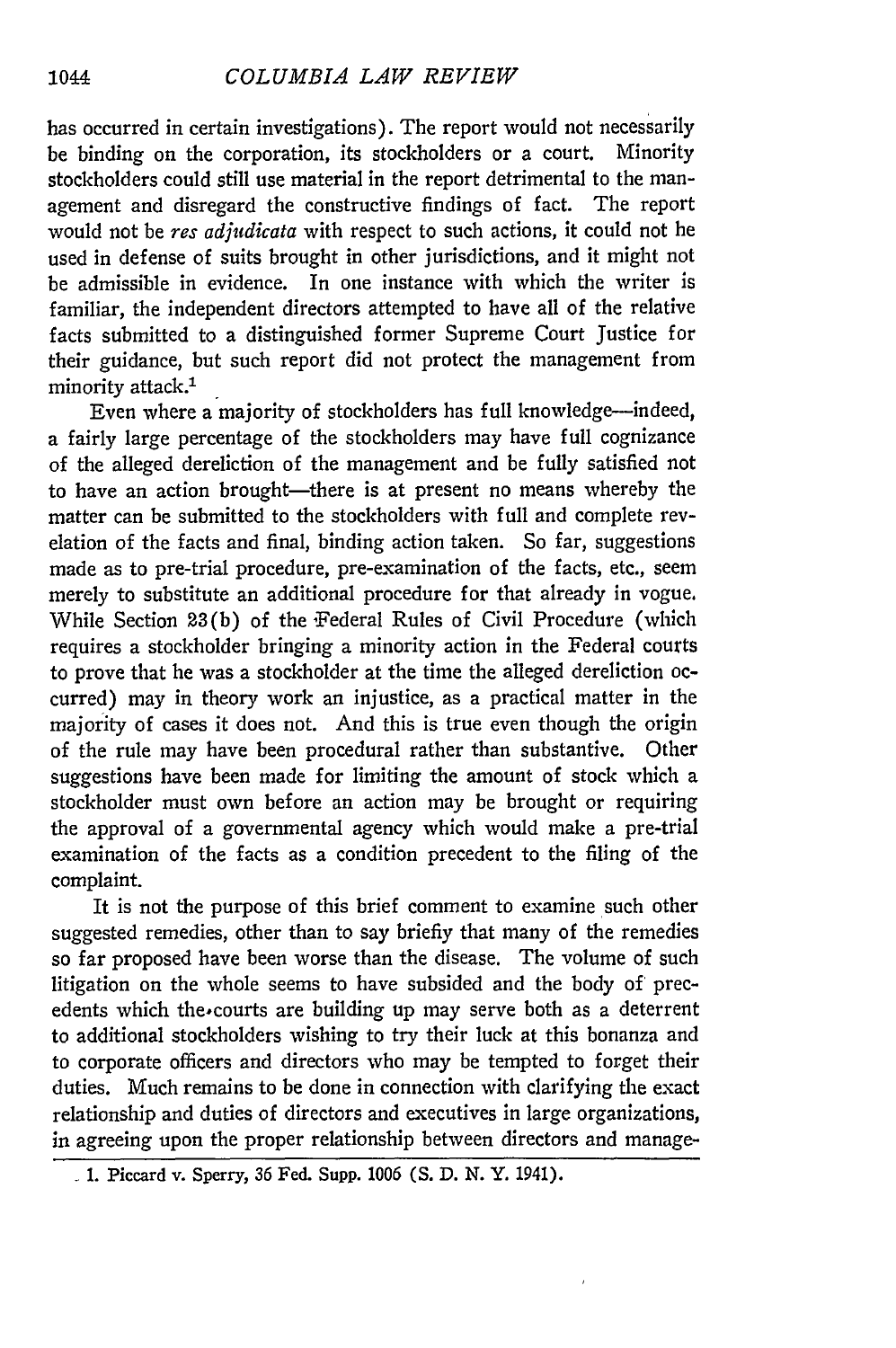ment, and management and stockholders, and upon intelligent methods of corporate reporting, in order that stockholders may have intelligent information in readily available form on which to base decisions, without at the same time penalizing the corporation in its relationships with its competitors.

If there is to be a remedy it must provide finality. Otherwise it will only involve additional work with no certainty of result. Professor Lasswell's proposal would not provide finality. If not exceedingly well executed it could do great harm. More and better questionnaires certainly will not provide the answer.

## **A Third** Viewpoint

### DAVID L. PODELL

,"Bureaucracy" has not a friend in the democratic world. For that reason it lends itself ideally to the political arena as an epithet which may be hurled back and forth to the discomfiture of the party in control. "Free enterprise" is another one of those elusive, sugar-coated and deliciously flavored political battle phrases. It is universally acclaimed because it is usually interpreted as indicating freedom from anything that is irksome to the particular group or individual. The monopolist would be free from anti-trust laws. The industrialist would be free from taxes and other such nuisances. The corporate director would be free from stockholders' suits and government supervision. Dr. Lasswell's search for a "non-bureaucratic" alternative and Mr. Dean's reply remind one of the story of the two ardent Republicans who, after a lively discussion, emerged from the contest with the firm conviction that the Democrats are all villanous.

Not all government bureaus are evil, nor are all corporate managers, nor all stockholders' suits. Each in its turn has suffered an ample measure of abuse and misuse. Each in its turn has through the years made substantial contribution toward the development of a social consciousness and fiduciary responsibility in the management of "other peoples' money."

Almost a half century ago, an ultra-conservative economist-none other than Dr. Arthur T. Hadley, of Yale-declared in his book on economics: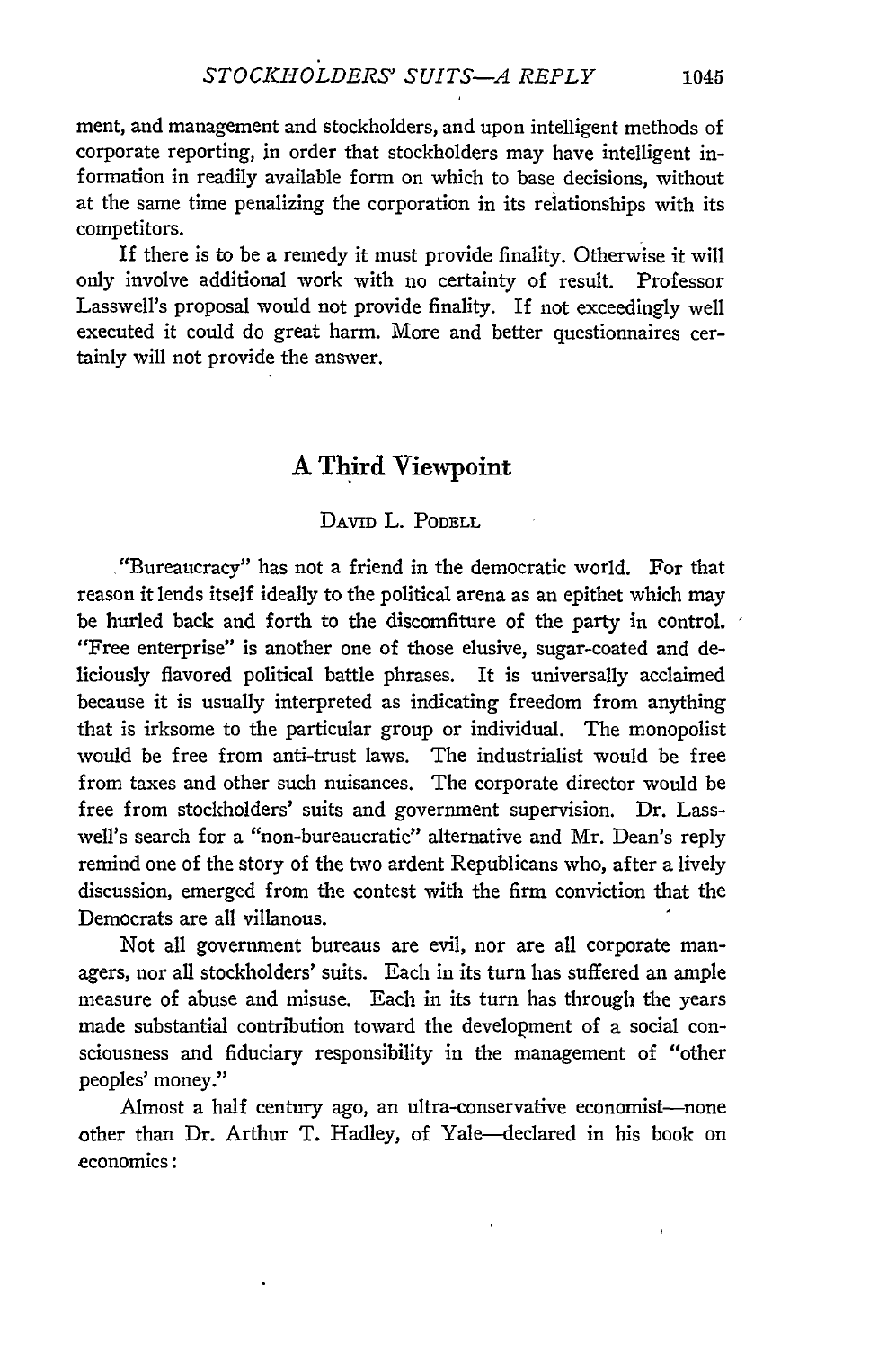"If the managers of an enterprise are allowed to use other peoples' money while they risk comparatively little of their own, a number of serious evils will inevitably follow. **They** will persuade the public to engage in enterprises which are doomed to failure in advance, in the hope that they may themselves make a temporary profit out of their management, either in the form of large salaries or of lucrative personal contracts, or they may so manipulate the finances of the companies which they control as to make a personal profit out of fluctuations in the value of their securities. These possibilities form a temptation to waste the investor's private capital and what is far worse, to misuse an appreciable part of the public capital. The former causes loss to the individual investors directly concerned, the latter affects the whole community, consumers as well as investors, **by** preventing the national resources from being properly utilized. This danger is most inadequately met in the United States. There are few localities where either law or public sentiment does much to check this. In this respect America is far behind other countries.

"In most parts of Europe these evils are avoided or mitigated **by** holding the promoters of new concerns responsible for the correctness of their manipulations and **by** making it a crime for them to divert the money of investors to their own uses **by** lucrative private contracts."'

As Mr. Dean demonstrates, private industry is anything but a delicate and shrinking plant. Within our own generation it has suffered and survived the severest punishment in its history, largely visited upon it **by** the Kreugers, the Insulls, the Musicas and the Hopsons. These were stars of the first magnitude, shining over vast financial and industrial empires. There were many lesser luminaries. Private industry endured the severest resultant depression. It survived a flood of stockholders' suits that swept the country and roused the investors from their passivity.

One of the major reasons for this survival, if we examine recent history in its true perspective, is to be found in government regulation which has often been dubbed "bureaucracy." The exposé commenced with the Pecora investigation before a Legislative Committee of the Congress. That was soon followed **by** the Securities Act of '33 and the Securities Exchange Act of '34. Prior to those enactments, the Governors of the Stock Exchange were not merely a private bureaucracy; they were a complete autocracy, and to all intents and purposes above and beyond the reach of the law.

Since the enactment of these regulatory statutes our security exchanges, after going through a severe cleansing, have settled down to a level where they have never been on a sounder basis, and we have witnessed a capacity for production **by** private industry which is nothing short of miraculous. This has been accompanied **by** an upsurge in the

<sup>1.</sup> **HADLEY, EcoNoMics** (1897).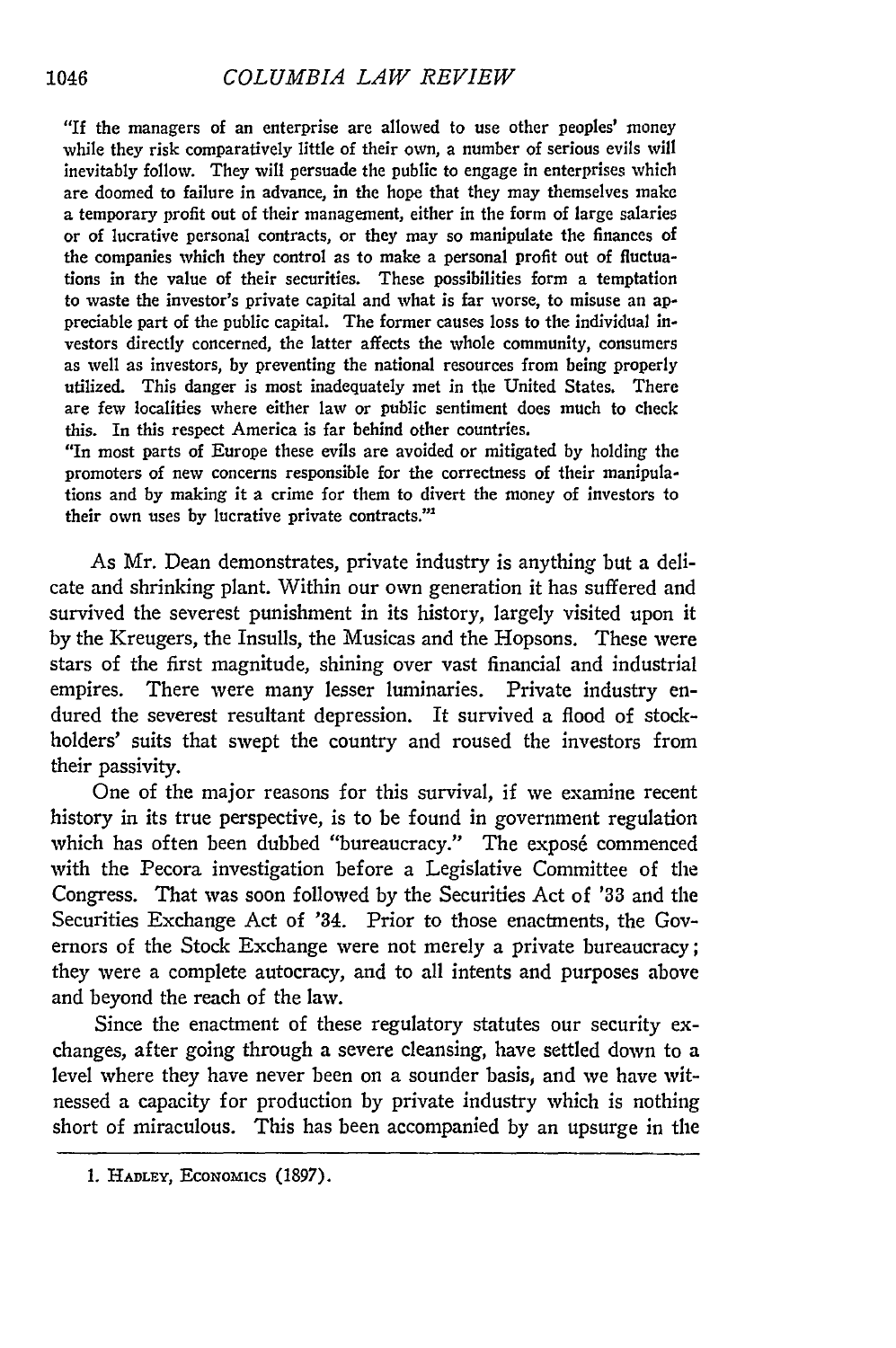security markets which has been strangely free from parasitic fly-bynights.

As one who has served in a department of the Federal government and who has defended directors, and who has presented stockholders' grievances, the writer has not the slightest hesitation in declaring that by far the most difficult and burdensome path in the field of corporate law is that which must be followed by the stockholder who seeks to invoke the only civil remedy available, the derivative suit. Mr. Dean's design of the simple pattern for the stockholder's action is indeed illuminating. One can see the stockholders and their lawyers lying low and marking time to wait for the day when the directors will be dead and the records will be destroyed, then pouncing upon the helpless corporation and its directors with the full majesty of the law. Of course, Mr. Kreuger shouted his chicanery from the housetops, and no stockholder thought of suing until he had, in sheer desperation, committed suicide. And yet, how much suffering and misery would have been spared if some "Johnny-Come-Lately" stockholder, whether he owned ten or ten thousand shares, had been able to halt Kreuger in his tracks in the early twenties, when he began his thieveries, provided only that he did not connive with Kreuger or his management in making a stealthy private settlement, and had the intestinal fortitude to fight his case through-always against tremendous odds. The fees, no matter how liberal, would have sunk into insignificance compared to the billion dollars or more he might have saved American investors alone.

A disinterested private research bureau, fully alive to its opportunities for public service, functioning as suggested by Dr. Lasswell, might well have thrown some light on the manipulations of the financial heroes named above and their various counterparts before they had progressed so far as to bring the financial world to the brink of ruin, and before they brought disrepute to the vast body of capable and conscientious corporate managers. The probability is strong, however, that such a bureau, not implemented by any legal weapons, would have encountered insurmountable difficulty in any effort to break through to the inner sanctum of financial knowledge and power.

If private settlements of stockholders' suits are conducive to various abuses, they can and should be banned. On the other hand, the full burden of retrieving the corporate assets for the benefit of the corporation should not be thrown upon the individual stockholder who determines to litigate. He should be in a position to enlist the aid of some government agency with full power to gather and supply the essential facts of any given situation. The writer endorses as particularly applicable to